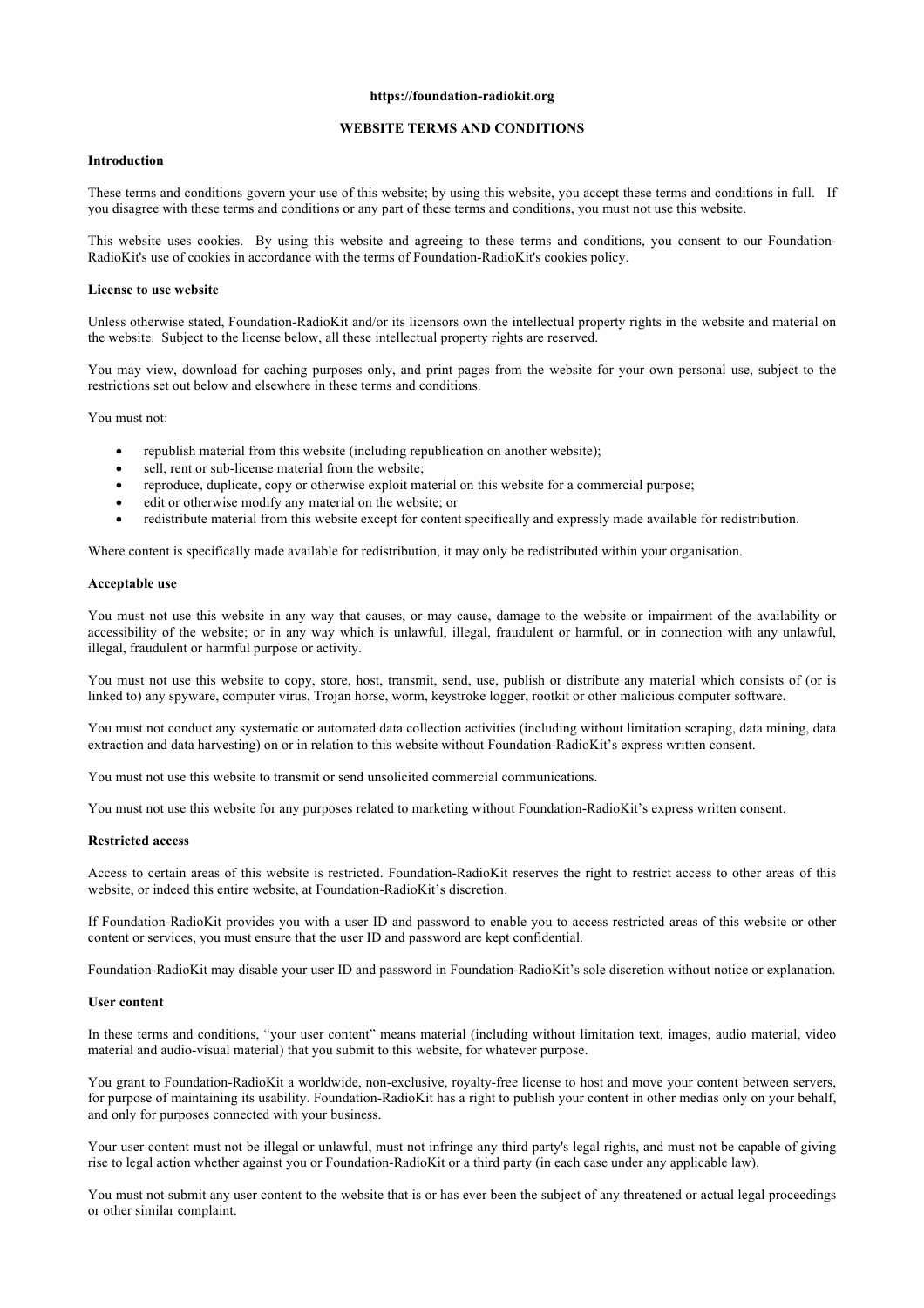Foundation-RadioKit reserves the right to edit or remove any material submitted to this website, or stored on Foundation-RadioKit servers, or hosted or published upon this website, if they infringe third's party copyrights or if Foundation-RadioKit was asked to do so by applicable Court or Law Department.

Notwithstanding Foundation-RadioKit's rights under these terms and conditions in relation to user content, Foundation-RadioKit does not undertake to monitor the submission of such content to, or the publication of such content on, this website.

## **No warranties**

This website is provided "as is" without any representations or warranties, express or implied. Foundation-RadioKit makes no representations or warranties in relation to this website or the information and materials provided on this website.

Without prejudice to the generality of the foregoing paragraph, Foundation-RadioKit does not warrant that:

- this website will be constantly available, or available at all; or
- the information on this website is complete, true, accurate or non-misleading.

Nothing on this website constitutes, or is meant to constitute, advice of any kind

## **Limitations of liability**

Foundation-RadioKit will not be liable to you (whether under the law of contact, the law of torts or otherwise) in relation to the contents of, or use of, or otherwise in connection with, this website:

- [to the extent that the website is provided free-of-charge, for any direct loss;]
- $\bullet$  for any indirect, special or consequential loss; or
- l for any business losses, loss of revenue, income, profits or anticipated savings, loss of contracts or business relationships, loss of reputation or goodwill, or loss or corruption of information or data.

These limitations of liability apply even if Foundation-RadioKit has been expressly advised of the potential loss.

## **Exceptions**

Nothing in this website disclaimer will exclude or limit any warranty implied by law that it would be unlawful to exclude or limit; and nothing in this website disclaimer will exclude or limit Foundation-RadioKit's liability in respect of any:

- death or personal injury caused by Foundation-RadioKit's negligence;
- $\bullet$  fraud or fraudulent misrepresentation on the part of Foundation-RadioKit; or
- l matter which it would be illegal or unlawful for Foundation-RadioKit to exclude or limit, or to attempt or purport to exclude or limit, its liability.

## **Reasonableness**

By using this website, you agree that the exclusions and limitations of liability set out in this website disclaimer are reasonable.

If you do not think they are reasonable, you must not use this website.

## **Other parties**

You accept that, as a limited liability entity, Foundation-RadioKit has an interest in limiting the personal liability of its officers and employees. You agree that you will not bring any claim personally against Foundation-RadioKit's officers or employees in respect of any losses you suffer in connection with the website.

Without prejudice to the foregoing paragraph, you agree that the limitations of warranties and liability set out in this website disclaimer will protect Foundation-RadioKit's officers, employees, agents, subsidiaries, successors, assigns and sub-contractors as well as Foundation-RadioKit LTD.

# **Unenforceable provisions**

If any provision of this website disclaimer is, or is found to be, unenforceable under applicable law, that will not affect the enforceability of the other provisions of this website disclaimer.

# **Indemnity**

You hereby indemnify Foundation-RadioKit and undertake to keep Foundation-RadioKit indemnified against any losses, damages, costs, liabilities and expenses (including without limitation legal expenses and any amounts paid by Foundation-RadioKit to a third party in settlement of a claim or dispute on the advice of Foundation-RadioKit legal advisers) incurred or suffered by Foundation-RadioKit arising out of any breach by you of any provision of these terms and conditions, or arising out of any claim that you have breached any provision of these terms and conditions.